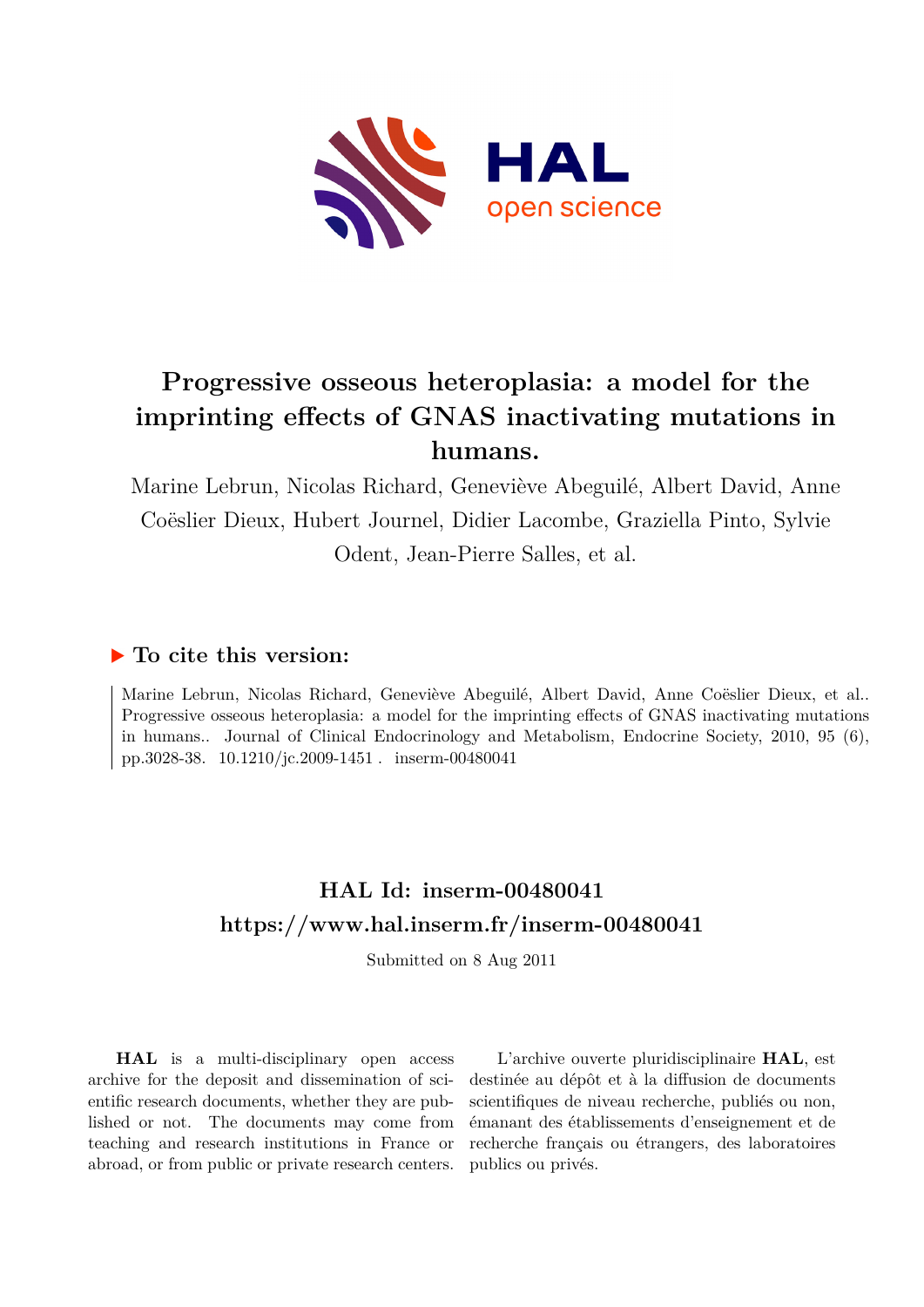# **Progressive Osseous Heteroplasia: A Model for the Imprinting Effects of** *GNAS* **Inactivating Mutations in Humans**

M. Lebrun,\* N. Richard,\* G. Abequilé, A. David, A. Coëslier Dieux, H. Journel. D. Lacombe, G. Pinto, S. Odent, J. P. Salles, A. Taieb, S. Gandon-Laloum, and M. L. Kottler

Department of Genetics and Reproduction (M.L., N.R., G.A., M.L.K.), Laboratory of Biology Molecular, Reference Center for Rare Disorders of Calcium and Phosphorus Metabolism, and Department of Pediatric Surgery (S.G.-L.), University Hospital-Caen, 14033 Caen, France; Department of Clinical Genetics (A.D.), University Hospital-Nantes, 44000 Nantes, France; Department of Clinical Genetics (A.C.D.), University Hospital-Lille, 59037 Lille, France; Department of Medical Genetics (H.J.), Hospital Bretagne Atlantique, 56017 Vannes, France; Department of Medical Genetics (D.L., A.T.), University Hospital-Bordeaux, University of Bordeaux 2, 33404 Talence, France; Department of Pediatric Endocrinology (G.P.), Necker Hospital, 75743 Paris, France; Department of Clinical Genetics (S.O.), Rare Diseases Center for Development Anomalies, University Hospital-Rennes, University of Rennes 1, 35033 Rennes France; Unit of Endocrinology and Bones Diseases (J.P.S.), Reference Center for Rare Disorders of Calcium and Phosphorus Metabolism, Children's Hospital; and Institut National de la Santé et de la Recherche Médicale Unité 563 (CPTP), University Hospital-Toulouse, 31059 Toulouse, France

**Context:**Heterozygous*GNAS*inactivatingmutations are known toinducepseudohypoparathyroidism type 1a when maternally inherited and pseudopseudohypoparathyroidism when paternally inherited. Progressive osseous heteroplasia (POH) is a rare disease of ectopic bone formation, and studies in different families have shown that POH is also caused by paternally inherited *GNAS* mutations.

**Objective:** Our purpose was to characterize parental origin of the mutated allele in *de novo* cases of POH and to draw phenotype/genotype correlations according to maternal or paternal transmission of a same *GNAS* mutation.

**Design and Setting:** We conducted a retrospective study on patients addressed to our referral center for the rare diseases of calcium and phosphorus metabolism.

**Patients and Methods:** We matched 10 cases of POH with cases of pseudohypoparathyroidism type 1a carrying the same *GNAS* mutations.

**Main Outcome Measures:** The parental origin of the mutated allele was studied using informative intragenic polymorphisms and subcloning of PCR products.

**Results:** Paternal origin of *GNAS* mutations was clearly demonstrated in eight POH cases including one patient with mutation in exon 1. Genotype/phenotype analyses suggest that there is no direct correlation between the ossifying process and the position of the inactivating GNAS mutation. It is, however, more severe in patients in whom origin of the mutation is paternal. Severe intrauterine growth retardation was clearly evidenced in paternally inherited mutations.

**Conclusions:** Clinical heterogeneity makes genetic counseling a delicate matter, especially in which paternal inheritance is concerned because it can lead to either a mild expression of pseudopseudohypoparathyroidism or a severe expression of POH. **(***J Clin Endocrinol Metab* **95: 3028 –3038, 2010)**

ISSN Print 0021-972X ISSN Online 1945-7197 Printed in U.S.A. Copyright © 2010 by The Endocrine Society doi: 10.1210/jc.2009-1451 Received July 9, 2009. Accepted March 16, 2010. First Published Online April 28, 2010 \* M.L. and N.R. contributed equally to this work.

Abbreviations: AHO, Albright's hereditary osteodystrophy; CT, computed tomography; IUGR, intrauterine growth retardation; PHP1a, pseudohypoparathyroidism type 1a; POH, progressive osseous heteroplasia; PPHP, pseudopseudohypoparathyroidism; SNP, singlenucleotide polymorphism.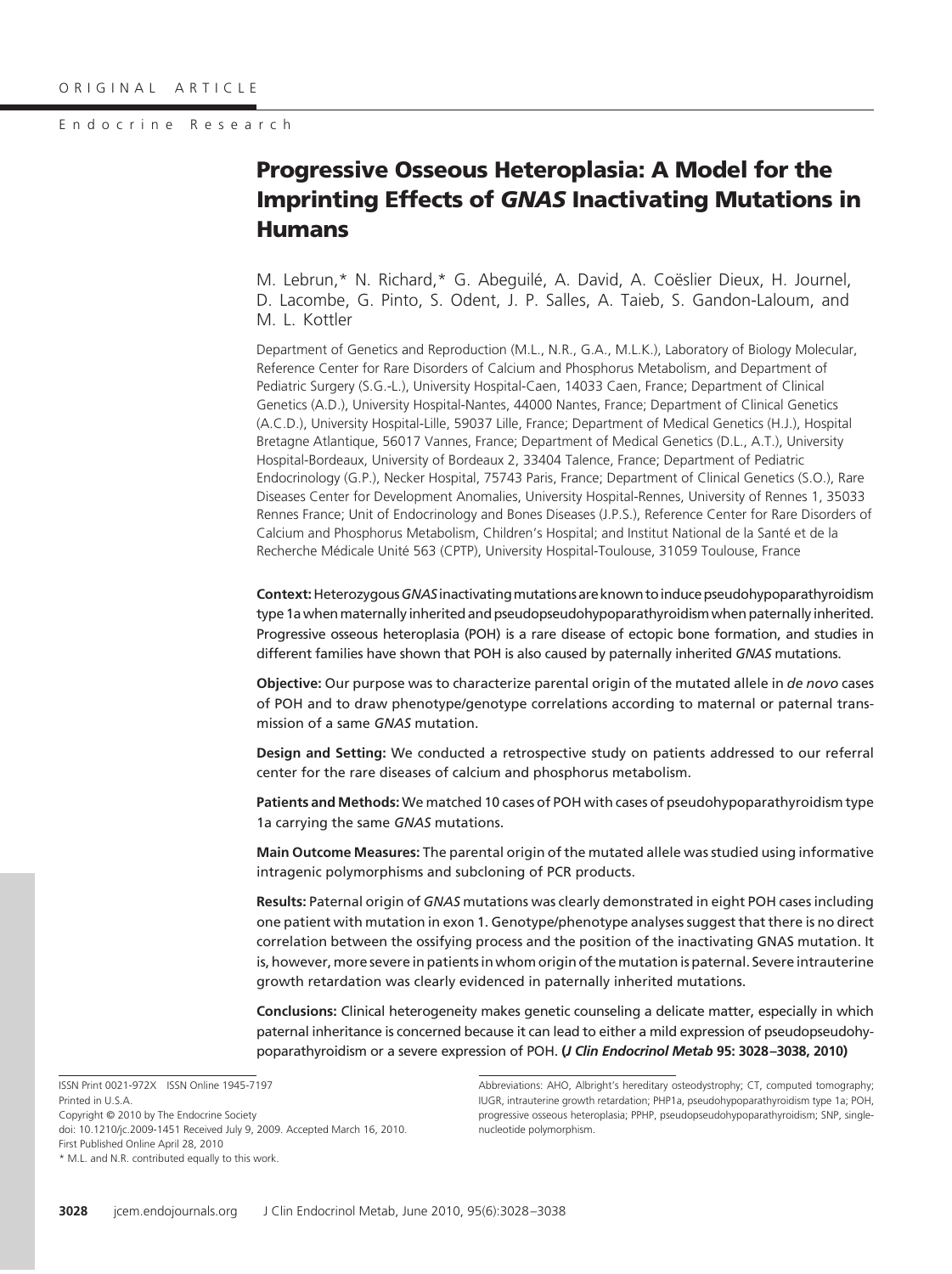Progressive osseous heteroplasia (POH; online inheritance in man 166350) is characterized by progressive heterotopic ossification during infancy that initially occurs within the dermis and sc fat (osteoma cutis) and then extends progressively into deep connective tissue and skeletal muscle (1). It is a rare syndrome, with less than 100 cases described in the literature. POH was recently included in the phenotypic spectrum of *GNAS* inactivation mutations (2). *GNAS* encodes for a guanine nucleotidebinding protein  $(G_{\alpha s}$  protein) and is mapped to locus 20q13.2-13.3, a complex locus subject to parental imprinting. This locus gives rise to several different transcripts expressed from upstream promoters/first exons and is spliced onto shared downstream exons from exon 2 onward with different patterns of imprinted expression. Hence, they may be derived from the paternal allele (XL $\alpha$ s, NESPAS, and exon 1A), the maternal allele (NESP55), or both (G $\alpha$ s) and can be either coding (G $\alpha$ s and XL $\alpha$ s) NESP55) or nontranslated (exon 1A and NESPA) (3). Whereas NESP55, which encodes the chromogranin-like neuroendocrine secretory protein, is confined to the single first exon,  $X$ L $\alpha$ s has an open reading frame contiguous with that of G $\alpha$ s such that it encodes a protein (XL $\alpha$ s) in which the N-terminal end of G $\alpha$ s is replaced by a large acidic XL domain. As a consequence, *GNAS* mutations lead to a wide spectrum of phenotypes (4, 5). Heterozygous inactivating *GNAS* mutations are known to induce pseudohypoparathyroidism type 1a (PHP1a; online inheritance in man 103580) and pseudopseudohypoparathyroidism (PPHP; online inheritance in man 300800).

PHP1a is characterized by Albright's hereditary osteodystrophy (AHO) and is associated with multiple hormone resistance, particularly to PTH and TSH if the maternal allele is mutated. Indeed, this is the only allele expressed in the imprinted tissue (3, 5, 6), in particular in the proximal renal tubule (7), pituitary gland (8), thyroid (9, 10), and gonads (10). PPHP, on the other hand, is defined by isolated AHO clinical syndrome with no hormonal resistance (normal PTH level). Recently, in their analysis of cases of familial transmission, Shore *et al.* (2) provided evidence that POH is caused by paternally inherited *GNAS* mutations.

In this study, we conducted clinical, biological, and genetic studies of patients referred to our laboratory as having POH. Because only about 20 *GNAS* mutations (2, 4, 11–16) had previously been reported with POH, to our knowledge, our aim was to learn whether specific mutations were associated with POH phenotype. We also studied the pattern of inheritance and attempted to clarify how phenotype/genotype correlations might change according to maternal or paternal transmission of *GNAS* mutation to further understand the differences and similarities between these two conditions. For this purpose, patients diagnosed with PHP1a in whom the same mutation was found were selected from our database. Last but not least, this paper will for the first time put forward data from a human case study that is able to distinguish between  $X$ L $\alpha$ s functions and paternal G $\alpha$ s haploinsufficiency in humans.

# **Patients and Methods**

#### **Patients**

Ten patients from unrelated families (numbered 1–10), with clinical phenotypes evoking POH and carrying a *GNAS* mutation were studied. These patients were recruited through clinical geneticists or dermatologists. The clinical criteria used for diagnosis of POH are those described by Kaplan and colleagues (1, 17), *i.e.* the presence of heterotopic ossifications progressing from cutaneous and sc tissue into deep connective and muscular tissue. In patients 1, 3, 5, 8, and 10, the tissue depth of the calcifications was ascertained by computed tomography (CT) imaging.

All of the evaluated subjects have no remarkable familial history, except for one family (family 7) with familial cases.

Nine patients from seven unrelated families (referenced A–G) carrying the same mutations as POH cases and diagnosed with PHP1a were selected from our database or the literature (patient D) (18). The clinical criteria used for AHO diagnosis included brachymetacarpia (of fourth and fifth ray), round-shaped face, short stature (below  $-2$  SD), excess weight or obesity (body mass index -85% for age), and more or less associated with the following variable features: mental retardation, sc calcifications, and intracerebral calcifications.

Birth biometrics data were compared with the French reference chart AUDIPOG and results were expressed as centiles (19).

#### **Laboratory investigations**

Biochemical and endocrine analyses were performed using standard methods, with calcium, phosphate, and PTH measurements for all patients.

PTH resistance was defined by low calcium concentration (<2.2) mmol/liter), high serum phosphate concentration according to age, and increased serum level of PTH according to the normal values of the laboratory. The biological activity of  $G\alpha s$  protein ( $G\alpha s$  bioactivity) was quantitatively evaluated in erythrocytes following the procedure described by Marguet *et al.* (20). Results were expressed in percentage of activity of normal adult controls. Gs bioactivity values less than 80% were considered to be reduced.

In two cases (patients 7 and 9), urinary cAMP response to synthetic human PTH administration was evaluated (Ellsworth-Howard test).

#### **Statistical analysis**

Gs activity between POH/PPHP and PHP1a patient was compared using the Student *t* test.

# **Molecular analysis**

For each family, written informed consent was obtained from both patients and their parents for collection of DNA and molecular study. Genomic DNA was isolated from peripheral blood leukocytes using standard methods. We designed several sets of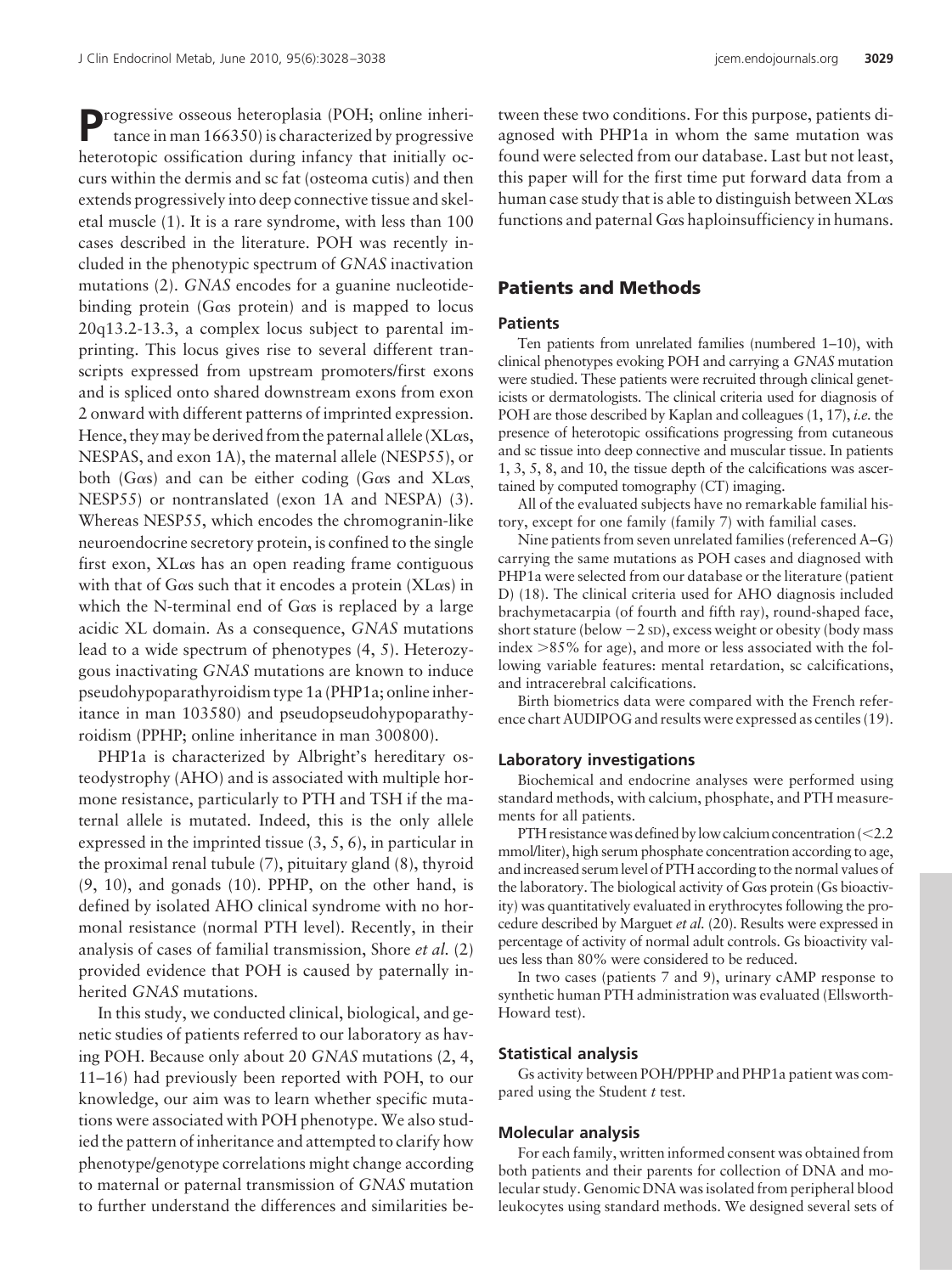primers for amplification of exons 1–13 of the *GNAS* gene and intron-exon junctions adapted from published sequences (21). PCRs were performed according to standard procedure except for exon 1 due to the highly GC-rich sequences. It may be summarized as follows: denaturation at 94 C for an initial phase of 5 min, followed by 10 cycles of 1 min at 94 C, 2 min at 72 C with a decrement of 1 C per cycle, 7 min at 72 C, followed by 30 cycles of 2 min at 94 C, 2 min at 68 C, 7 min at 72 C, and 10 min at 72 C. PCR products were purified and sequenced using the CEQ DTCS Quick Start kit (Beckman Coulter, Fullerton, CA) on the Beckman Coulter DNA sequencer.

To isolate the RNA of leukocytes, blood was collected into PAXgene tubes (Beckton Dickinson, Lincoln Park, NJ). The RNA was purified using the PAXgene blood RNA kit (QIAGEN, Valencia, CA) with the deoxyribonuclease digestion step. Reverse transcription (RT-PCR) was performed on 1  $\mu$ g of the total RNA, using 100 U of Moloney murine leukemia virus reverse transcriptase (Invitrogen, Carlsbad, CA), in accordance with manufacturer recommendations. PCR was then performed using  $5 \mu l$  of the reverse transcriptase mixture, with the forward primer of exon 1 and reverse primer of exons  $10-11$  in a total reaction of 50  $\mu$ l. Index cases' parents were screened for the identified mutation by either DNA sequencing or, where possible, restriction analysis with the appropriate enzymes When the mutation was identified as *de novo*; parental origin of the mutated allele was studied through familial informative intragenic polymorphisms [single nucleotide polymorphism (SNP)]: rs2295583 (GenBank accession number) in intron 3 (T/A), rs234629 in intron 6 (G/A), rs7121 in exon 5 (T/C), and rs919196 (T/C) in intron 6. The alleles from paternal and maternal origin were separated by subcloning, as described by Linglart *et al.* (6). After PCR, products were subcloned using the pGEM-T Easy Vectors kit (Promega, Madison, WI). Ten to 16 independent clones were chosen at random and sequenced. Each clone being differentially tagged by familial polymorphism, sequencing or restriction analysis allowed us to determine whether the mutation was on the maternal or paternal allele.

For patient 5 we used a specific strategy: the mutation in exon 1 eliminated the possibility of a *Pvu*II restriction site. A large DNA fragment (from nucleotides 30516 to 32058), including the mutation and the informative SNP rs6123837 (G/A) in promoter was amplified using the following primers: GACGAGGAC-GACGCCTACTA and CTGCGGGGGCGCCCTTCGA. PCR product was digested with *Pvu*II according to the manufacturer's recommendations. The fragments were separated using gel electrophoresis and then extracted from the gel before finally being sequenced.

#### **Methylation analysis**

Exon A/B, NESP55, and XL $\alpha$ s methylation was determined by quantitative PCR assay after digestion of genomic DNA with methylation-sensitive and methylation-insensitive restriction enzyme (22, 23).

# **Results**

#### **Clinical and biological phenotypes**

#### *Clinical phenotypes of POH subjects*

Our study included 10 patients, five females and five males. The clinical and biological characteristics of the

patients are described in Table 1. All patients had an early age of onset. Patients 3 and 5 developed ossifications at age 3 or 10 yr, respectively, whereas all the remaining cases displayed ossification during infancy. Degree of ossification varied: ossification was severe and impairing (Fig. 1), with extensive and invading lesions in four patients (1, 4, 6, and 10), whereas for four patients (2, 3, 5, 8, and 9), ossifications progressed into deeper tissues but had no impairing characteristics. Lastly, for patient 7 ossifications were superficial, with only cutaneous and sc lesions; they were, however, multiple or widespread. We were unable to give additional information on the evolution for this patient, who was classified as overlap POP/PPHP. Severe intrauterine growth retardation (IUGR; less than the third centile) was reported in eight patients (1, 2, 3, 4, 5, 8, 9, and 10) followed by feeding difficulties and growth retardation during prime infancy. With the exception of patient 6, none of the patients were overweight or showed signs of mental retardation.

Round faces and/or brachymetacarpia were observed in patients 2, 7, and 8. In patient 6 there is a persistent ambiguity between POH and PHP1a because this patient displayed severe, progressive, and impairing sc ossifications, which are associated with Albright's phenotype.

# *Biological phenotypes of POH subjects*

In all cases, again with the exception of case 6, there is an absence of hormonal resistance, with normal levels of calcium, phosphorus, and PTH and, when available, normal TSH value. An Ellsworth-Howard test was performed for patients 7 and 9 showing a normal increase in urinary cAMP. Gs bioactivity is normal or subnormal (between 70 and 93%) in all cases except in family 6 in which it is clearly reduced (52%).

#### *Phenotypes of parents of index cases*

For all patients but one (family 7), there were no affected parents or relatives and no family history of ectopic ossification. In family 7, mild sc calcifications were identified in the father of the affected case, as were mild AHO features in the sister and AHO phenotype in the sister's two children. Their referral diagnoses were PPHP for the father and sister and PHP1a for the sister's children (Fig. 2).

#### *GNAS* **mutations analysis**

Seven different heterozygous mutations were identified in POH cases (Table 1 and Fig. 3, *bottom portion*), with the same mutation in exon 1, c.85C-T (p.Q29X), being found in three nonrelated families. Two had never previously been identified in either POH or PHP1a [frameshift mutations c.571\_572delGT in exon 7 and c.623\_624insT  $(p.E209X)$  in exon 8]. Three are new to POH (c.85C $\geq$ T,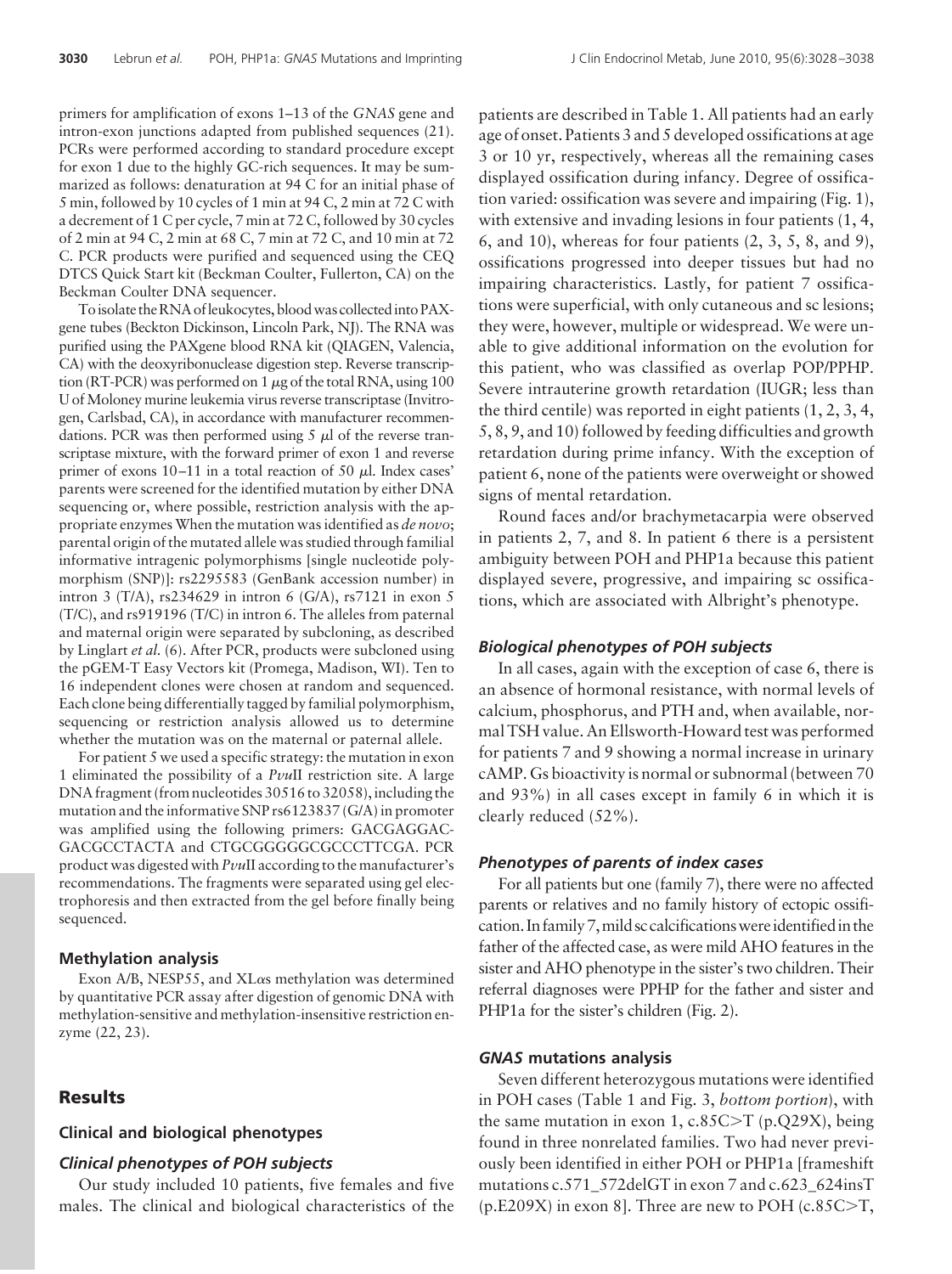|                                                                                                              | Phenotype<br>B: term (wk)/W |                                                                                                                                                             |                                   |                    | Biology                       |                  |                       |                         |                                 |                   |
|--------------------------------------------------------------------------------------------------------------|-----------------------------|-------------------------------------------------------------------------------------------------------------------------------------------------------------|-----------------------------------|--------------------|-------------------------------|------------------|-----------------------|-------------------------|---------------------------------|-------------------|
| (g)/H (cm)/HC (cm)<br>PN: age (y)/W                                                                          | $(s_0)$                     | Heterotopic                                                                                                                                                 |                                   | (mmol/liter)<br>යී | (mmol/liter)<br>줄             | Ě                | TSH (mUI/ml)          | activity<br>$Gs-\alpha$ | transmission/<br>Familial       |                   |
| $H$ (sb)<br>RF-BM-MR                                                                                         |                             | ossification                                                                                                                                                | Age                               | $2.2 - 2.6$        | $1.1 - 2.0$                   | (pg/ml)          | $0.5 - 4.5$           | $80 - 110%$             | mutated allele                  | Diagnosis         |
| B: 40/2679/46/33<br>No-no-no                                                                                 |                             | Multiple microSCO                                                                                                                                           | $11 \text{ yr}$                   | 2.31               | 1.65                          | $55(10-71)$      | 3.2                   | 73                      | De novo/paternal                | HOH               |
| IUGR ( <third centile)<br="">PN: 11 yr/+4.5 sp/<br/><math>+4</math> sp</third>                               |                             | close to muscles<br>feet) with some<br>(knees, hands,<br>ossifications                                                                                      | 14 уг                             | $2.\overline{3}$   | $\frac{8}{1}$                 | $^{\circ}_{88}$  | LN                    |                         |                                 |                   |
| IUGR (10th centile)<br>PN: $2$ $yr/ + 3.5$ sp/<br>$B: 39/2835/-/-$<br>mean<br>Yes-yes-no <sup>a</sup>        |                             | progressive, and<br>truncular, arms)<br>impairing SCO<br>(cervical,<br>Multiple,                                                                            | $\frac{1}{2}$                     | 2.2                | 2.1                           | 178              | $\overline{z}$        | 52                      | De novo/maternal                | PHP1a<br>POH-like |
| $B:$ at term/2100/ $-/-$<br>Feeding difficulties<br>No-no-no                                                 |                             | Multiple microSCO<br>(knees, hands,                                                                                                                         | 22 yr                             | Ellsworth-         | Howard                        | Test             | Negative <sup>b</sup> |                         | DNA of parents<br>not available | HOF               |
| kg/156 cm<br>PN: 52 yr/60                                                                                    |                             | close to muscles<br>abdomen, feet)<br>wrist, buttocks,<br>ossifications<br>with some                                                                        | 52 yr                             | 2.2                | $0.\overline{6}$              |                  | Ξ                     | $\overline{z}$          |                                 |                   |
| Obesity (BMI >99%<br>PN: 7 yr/+2.72 sp/<br>$+1.31$ sp<br>for age)<br>Yes-yes-yes                             |                             | SCO                                                                                                                                                         | 7 уг                              | 2.2                | 2.2                           | 155              | 0.6                   | $\frac{1}{2}$           | Familial/maternal               | PHP <sub>1a</sub> |
| 3.5<br>IUGR (third centile)<br>PN: 11 yr/-0.7 sp/<br>B: 41/2780/46/3<br>$-0.5$ sp<br>No-yes <sup>d</sup> -no |                             | local SCO with<br>tissues, 61/2 yr:<br>41/2 yr: SCO in<br>deeper tissues<br>3 superficial and<br>(21/2 yr: SCO,<br>extension in<br>connective<br>novel SCO) | 14 уг                             | 2.45               | 0.98                          | $36(15-85)$      | $1.7(0.4 - 4.4)$      | $\approx$               | De novo/paternal                | HOF               |
| B: at term/2650/ $-/-$<br>N: $4^{4/12}$ yr/ +3.5<br>so/+0.3 so (BMI<br>PN: $4^{4/12}$ yr/ +3.<br>Yes-yes-yes |                             | (abdomen and<br>knees) and<br>Local SCO                                                                                                                     | $4^{4/12}$ yr<br>$_{8}^{\circ}$ M | $2.32^e$<br>1.7    | $1.87^e$<br>$\overline{3}$ .0 | $348^e$<br>398   | $0.9^e$<br>7.4        | 67                      | Familial/maternal               | PHP <sub>1a</sub> |
| 21.9                                                                                                         |                             | calcifications<br>cerebral                                                                                                                                  |                                   |                    |                               |                  |                       |                         |                                 |                   |
| B: 38.5/2500/44/34<br>No-yes-yes                                                                             |                             | Numerous                                                                                                                                                    | 7 months                          | 2.4                | $2.1$<br>$2^e$                | 25               | 9.6                   | $\odot$                 | Familial/maternal               | PHP1a             |
| PN: 1 yr/-0.5 sp/-2 sp<br>IUGR (third centile)                                                               |                             | inflammatory<br>SCO                                                                                                                                         | $4 \gamma$                        | 2.35e              |                               | 260 <sup>e</sup> | $0.2^e$               |                         |                                 | (Continued)       |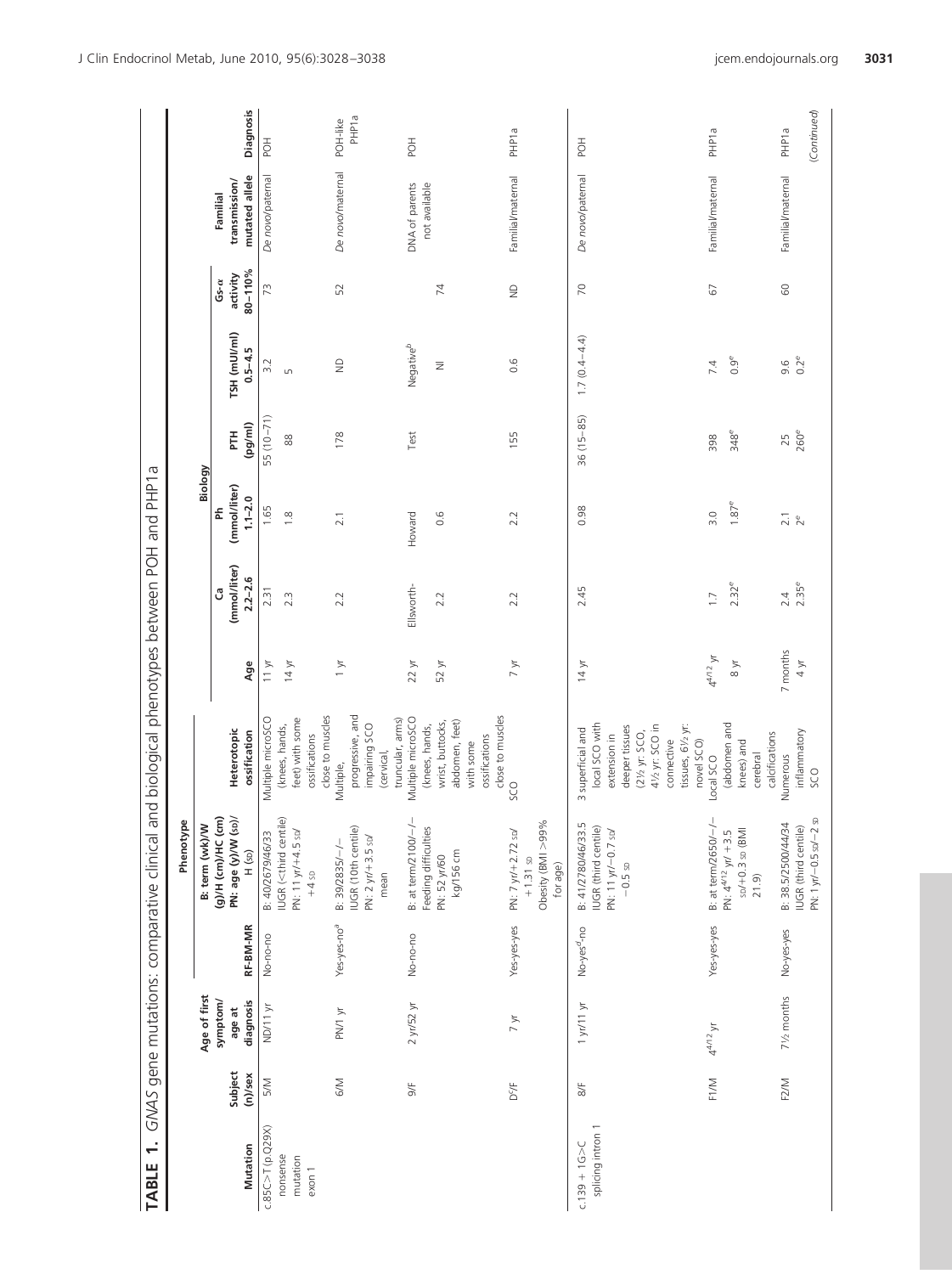| NUT<br>Ľ<br>:+<br>أ+<br>Ξ |  |
|---------------------------|--|
| t                         |  |
| TAB'                      |  |

|                                                      |                          |                         |             | Phenotype                                                                                       |                                                                                                                                                             |                         |                   |                         |                     |               |                          |                                  |                   |
|------------------------------------------------------|--------------------------|-------------------------|-------------|-------------------------------------------------------------------------------------------------|-------------------------------------------------------------------------------------------------------------------------------------------------------------|-------------------------|-------------------|-------------------------|---------------------|---------------|--------------------------|----------------------------------|-------------------|
|                                                      |                          | Age of first            |             | B: term (wk)/W                                                                                  |                                                                                                                                                             |                         |                   | Biology                 |                     |               |                          |                                  |                   |
|                                                      | Subject                  | symptom/<br>age at      |             | (g)/H (cm)/HC (cm)<br>PN: age (y)/W (sp)/                                                       | Heterotopic                                                                                                                                                 |                         | (mmol/liter)<br>ී | (mmol/liter)<br>운       | FTH                 | TSH (mUI/ml)  | activity<br>Gs- $\alpha$ | transmission/<br><b>Familial</b> |                   |
| Mutation                                             | $(n)/$ sex               | diagnosis               | RF-BM-MR    | $H$ (sb)                                                                                        | ossification                                                                                                                                                | Age                     | $2.2 - 2.6$       | $1.1 - 2.0$             | (pg/ml)             | $0.5 - 4.5$   | $80 - 110%$              | mutated allele                   | Diagnosis         |
| $c.345$ _346insT<br>frameshift<br>mutation<br>exon 5 | $\frac{1}{2}$            | At birth                | No-no-no    | B: 38/1880/43/33<br>IUGR (third centile)<br>8 months/-4 sp/<br>Ż                                | SCO and muscular<br>impairing with<br>extensive, and<br>severe,                                                                                             | 10 months               | 2.6               | $2(1.5-2.2)$            | $63(10-60)$         | $4(0.5-4)$    | $\approx$                | De novo/paternal                 | $\overline{P}$    |
|                                                      |                          |                         |             | $2 \text{ yr}/-4.5 \text{ so}/\text{ND}$<br>growth<br>$-4$ sp                                   | hemihypotrophy                                                                                                                                              | 22 months               | 2.5               | $1.42(1.5-2.2)$         | $46(10-60)$         |               |                          |                                  |                   |
|                                                      | $\geqslant$              | 9 months                | Yes-yes-yes | PN: 1 yr/+5 sp/<br>retardation<br>$+0.7$ sp                                                     | SCO                                                                                                                                                         | $\frac{1}{2}$           | 2.2               | $\frac{\Omega}{\Omega}$ | 79 (10 - 65)        | 5.8           | $\ominus$                | Familial/maternal                | PHP1a             |
|                                                      | B <sub>1/M</sub>         | 71/ <sub>2</sub> months | Yes-yes-ND  | PN: $1^{6/12}$ yr/+1 sp/<br>B: No IUGR<br>$-1$ sp                                               | cm of diameter<br>Multiple SCO, 10                                                                                                                          | $18/12$ yr              | 2.6               | $2.\overline{3}$        | 149                 | $0.6^e$       | 55                       | De novo/maternal                 | PHP <sub>1a</sub> |
|                                                      | <b>B2/M</b> (B1<br>twin) | 71/ <sub>2</sub> months | Yes-yes-ND  | PN: $1^{6/12}$ $y$ r/+1<br>B: No IUGR<br>$5D/-15D$                                              | Multiple microSCO<br>for the largest                                                                                                                        | $1^{8/12}$ yr           | 2.6               | 2.1                     | 83                  | $0.1^e$       | 58                       | De novo/maternal                 | PHP <sub>1a</sub> |
| c.565_568delGACT<br>frameshift                       | 2/N                      | 3 months                | Yes-yes-no  | B: 38/2200/45.5/31<br>IUGR (third centile)                                                      | (largest: 8 cm at<br>Multiple SCO,                                                                                                                          | 6 months                | 2.7               | $2.1(1.5-2.2)$          | $26(10-46)$         | 12            | 24                       | De novo/paternal                 | HOT               |
| mutation<br>exon 7                                   |                          |                         |             | PN: 11/2 yr/+1 sp/<br>$+1$ sp                                                                   | invading deeper<br>7 months),<br>tissues                                                                                                                    | 15 months               | 2.6               | 1.58                    | $\frac{8}{3}$       | 2.5           |                          |                                  |                   |
|                                                      | 10/F                     | 4 уг/7 уг               | No-no-no    | PN: $8^{6/12}$ yr/+0.3 sp/<br>IUGR (third centile)<br>B: 39/2310/46/33<br>$+0.1$ sp             | muscular tissues<br>(largest 14 ×<br>Multiple SCO -<br>invading<br>6.4 cm)                                                                                  | 7 уг                    | 2.5               | $1.35(1.4 - 1.7)$       | $50(10-65)$         | $1.5(0.1-5)$  | 93                       | De novo/paternal                 | <b>HOF</b>        |
|                                                      | $\overline{C}$           | 6 уг/27 уг              | Yes-yes-no  | kg/150 cm<br>PN:27 yr/61                                                                        | SCO                                                                                                                                                         | 6 уг<br>$27 \text{ yr}$ | $\Box$            | 2.1                     | $85^{\rm e}$<br>500 | $\frac{0}{8}$ | $\infty$                 | De novo/maternal                 | PHP <sub>1a</sub> |
|                                                      | <b>S/N</b>               | ND/21/2 yr              | Yes-yes-yes | B: 39/4390/49.5<br>No IUGR                                                                      | Local frontal SCO,<br>recurrent after                                                                                                                       | $2\,\%$ yr              | 1.4               |                         | 600                 |               | 67                       | De novo/maternal                 | PHP <sub>1a</sub> |
|                                                      |                          |                         |             | $+3.5$ sp/ $+1$ sp<br>PN: $2^{9/12}$ yr/                                                        | surgery                                                                                                                                                     | $2^{9/12}$ yr           | $2.14^e$          | 2.35e                   | 796 <sup>e</sup>    | $5.1^e$       |                          |                                  |                   |
| mutation exon<br>$c.571$ _ $572$ delGT<br>frameshift | <b>M</b>                 | уку уг                  | No-no-no    | IUGR ( <third centile)<br="">PN: 8<sup>9/12</sup> yr/mean/<br/>B: 40/2200/45/-<br/>mean</third> | with extension<br>to quadriceps<br>both knees)<br>Extensive SCO<br>(hands and<br>At 9 yr: 7.5 $\times$<br>At 4 yr: 5 $\times$<br>$2.5 \text{ cm}$<br>muscle | $4\sqrt{1}$             | 2.5               | 1.54                    | $22(10-70)$         | $\frac{3}{2}$ | $\overline{7}$           | De novo/paternal                 | HOH               |
|                                                      |                          |                         |             |                                                                                                 | 3 cm                                                                                                                                                        |                         |                   |                         |                     |               |                          |                                  | (Continued)       |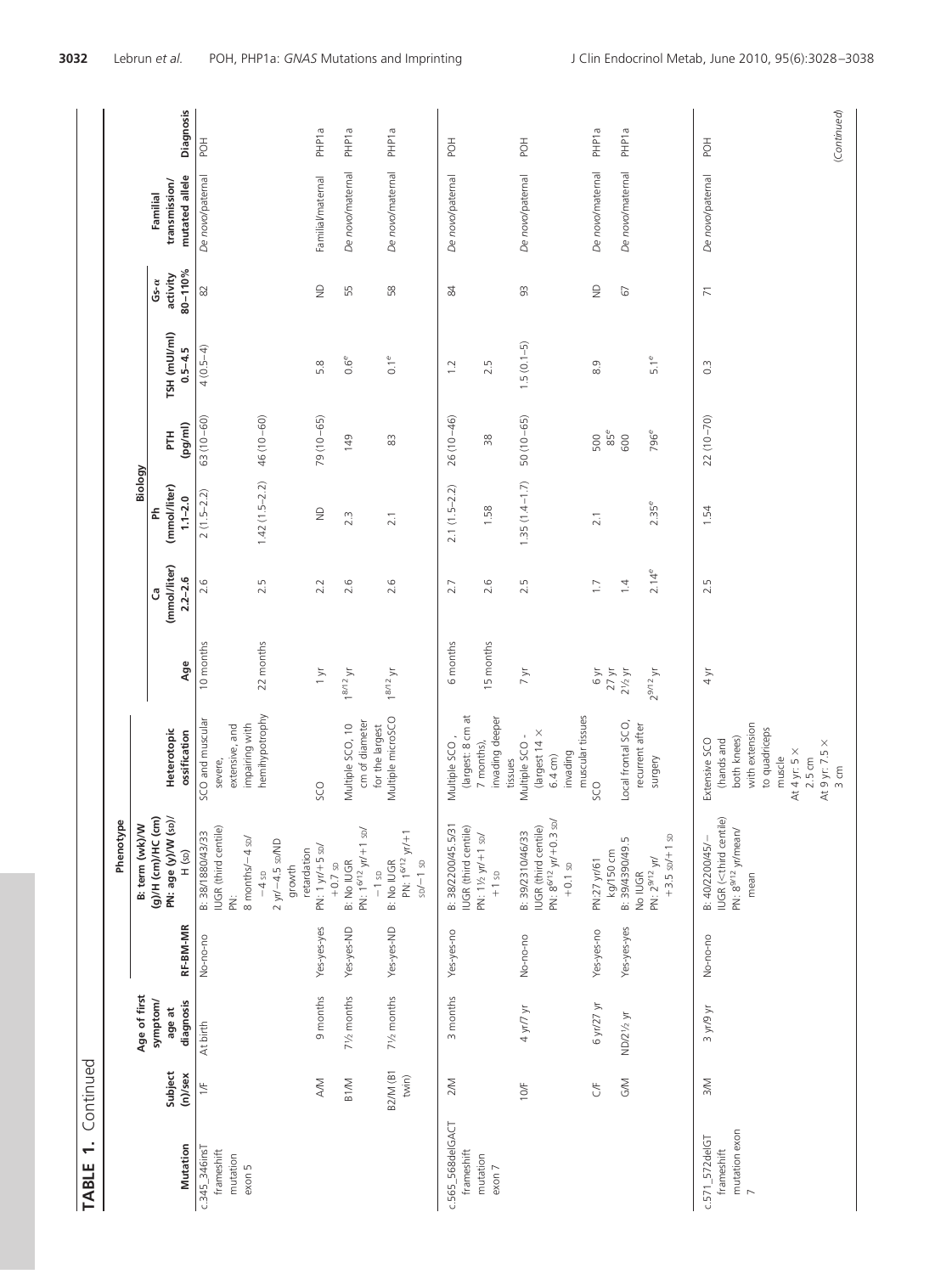| t           |
|-------------|
| m<br>ŕ<br>¢ |
|             |

|                                                     |                                |                                 |          | Phenotype                                                                                            |                                                                                                                                                                                                       |            |                                   |                                  |               |                             |                                        |                                             |                            |
|-----------------------------------------------------|--------------------------------|---------------------------------|----------|------------------------------------------------------------------------------------------------------|-------------------------------------------------------------------------------------------------------------------------------------------------------------------------------------------------------|------------|-----------------------------------|----------------------------------|---------------|-----------------------------|----------------------------------------|---------------------------------------------|----------------------------|
|                                                     |                                | Age of first                    |          | ≷<br>B: term (wk)/                                                                                   |                                                                                                                                                                                                       |            |                                   | Biology                          |               |                             |                                        |                                             |                            |
| Mutation                                            | Subject<br>(n)/sex             | diagnosis<br>symptom/<br>age at | RF-BM-MR | $\overline{\text{(s)}}$<br>ίE<br>$(g)/H$ (cm)/HC<br>PN: age (y)/W<br>$H$ (sb)                        | Heterotopic<br>ossification                                                                                                                                                                           | Age        | (mmol/liter)<br>$2.2 - 2.6$<br>යී | (mmol/liter)<br>$1.1 - 2.0$<br>운 | (pg/ml)<br>E  | TSH (mUI/ml)<br>$0.5 - 4.5$ | $80 - 110%$<br>activity<br>$G- \alpha$ | mutated allele<br>transmission/<br>Familial | Diagnosis                  |
| $c.623$ 624insT<br>frameshift<br>mutation<br>exon 8 | $\stackrel{\textstyle<}{\leq}$ | 3 months/5 yr                   | No-no-no | UGR ( <third centile)<br="">B: 38/2030/44.5/32<br/>PN: 41/2 yr/-2 sp/<br/><math>-1</math> sp</third> | and coastal drill<br>Widespread dorsal<br>toward sacrum<br>progressing<br>SCO and<br>muscular                                                                                                         | $5 \times$ | 2.6                               | $\supseteq$                      | 50            | $\frac{1}{3}$               | 87                                     | De novo/paternal                            | HOH                        |
| $c.1039 - 16 > A$<br>intron 12<br>splicing          | 片                              |                                 |          | $+0.5$ sp; 15 $\mu$<br>$mean/-0.6$ sp<br>1 yr/28 yr Yes-yes-no PN: 6 yr/mean/                        | progressive<br>micro SCO<br>Multiple and                                                                                                                                                              | e Al       | Ellsworth-<br>z                   | Howard<br>z                      | Test<br>Ξ     | Negative <sup>3</sup>       | $\triangleq$                           | Familial/paternal                           | <b>POH/PPHP</b><br>Overlap |
|                                                     | 5                              | 4 months                        | ND-ND-ND |                                                                                                      | Yes, since 4<br>months                                                                                                                                                                                |            | $\supseteq$                       | $\supseteq$                      | $\frac{1}{2}$ | $\supseteq$                 | $\supseteq$                            | Familial/maternal                           | PHP <sub>1a</sub>          |
|                                                     |                                |                                 |          | SCO, subcutaneous ossifications; ND, not determined; BMI, body mass index; NI, normal                | Parentheses indicate normal values for age. RF, Round face; BM, brachymetacarpy; MR, mental retardation; B, birth; PN, postnatal; HC, head circumference; W, weight (sp score); H, height (sp score); |            |                                   |                                  |               |                             |                                        |                                             |                            |

**FIG. 1.** Whole-body CT of patient 1. Whole-body CT showing extensive ossification in lower limbs (*left side*; A) and the trunk (B).

c.139+1G>C, c.1039–1G>A), and the other had already been identified in both PHP1a and POH cases in either our laboratory or the literature (c.345\_346insT, c.565\_568delGACT). All the described mutations predict proteins that have no biological activity, if translated.

#### **Phenotype of matched PHP1a subjects**

Eight of the 10 POH patients were matched with PHP1a patients with the same *GNAS* mutations. Their clinical and biological features are displayed in Table 1. In each case (subjects A, B1, B2, C, D, E, F1, F2, G), the AHO phenotype is without ambiguity, with PTH resistance. Interestingly, all these PHP1a patients were described as having sc ossifications, sometimes multiple and extensive (patients B1, F1, and F2). We were unable to obtain sufficient birth biometric data for statistical analyses. However, obesity was a constant feature found in every case during childhood. Gs activity is decreased (range 52– 67%) and close to that previously described in PHP1a patients (6).

# **Intrafamilial transmission of the mutated allele**

In eight of the nine investigated POH cases, the affected patient had a *de novo* mutation (Table 1). For family 7, substitution c.1039-1G-A, carried by the proband, was found in the father, who also presented mild ossifications,



**FIG. 2.** Pedigree of family 7 with familial case of POH. *Squares* and *circles* denote male and female family members, respectively. *Solid black symbol* indicates members with POH and *gray symbol* members with PPHP; *hatched symbol* indicates persons with PHP1a and *symbol with N* family members with no mutation. Affected patient is indicated by an *arrow*.

*a*

ª Delayed motor development secondary to high muscular tonus due to cervical calcifications; <sup>6</sup> determination of urinary excretion of cAMP after administration of PTH (Ellsworth-Howard test);<br><sup>c</sup> Germain-Lee e*t al.* (18)

father; e under treatment.

to high muscular tonus due to

development secondary

 $(18)$ ;

 $\vec{a}$  $\tilde{e}$ motor

Germain-Lee Delayed

<sup>a</sup> microdactyly in the proband and her

cervical calcifications; <sup>6</sup> determination of urinary excretion of cAMP after administration of PTH (Ellsworth-Howard test);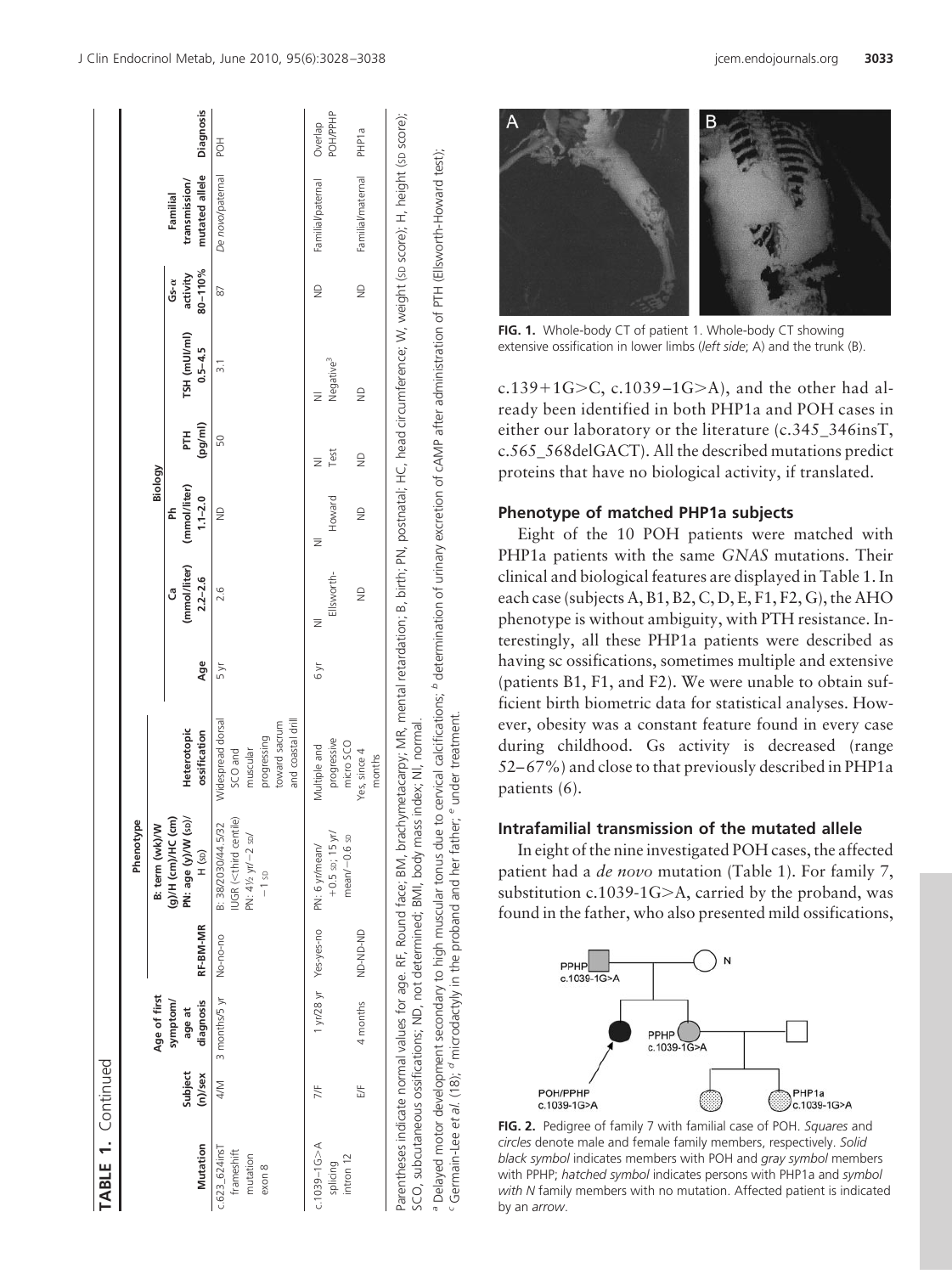

**FIG. 3.** *GNAS* mutations in POH cases (present study and literature). Schematic representation of the *GNAS* gene: exons are identified by *numbers in cylinders*. Intronic sequences are represented by *straight solid lines* between exons. *Bottom*, Mutations identified in this study; *above*, mutations reported in the literature in POH. The *shaded boxes* indicate a mutation that has been identified in a POH case only. *Letters* indicate author references: a, Eddy (15); b, Shore (2); c, Faust (12); d, Chan (14); e, Long (16); f, Kumagai (45); g, Schimmel (46); i, Yu (47); j, Shapira (48); l, Aldred (49); m, Germain-Lee (18); n, de Sanctis (50); o, Mantovani (51); p, Linglart (6); q, Weinstein (52); r, de Sanctis (53).

and in the subject's affected sister and the sister's children, who were reported to have features of AHO (Fig. 2). In this case, transmission was paternal. In the seven PHP1a matched families, mutations were *de novo* in three cases (twins B1 and B2, C, and G) and were maternally inherited in four cases [A, E, F1, our laboratory results, and D, from the literature (18)].

#### **Segregation analysis in** *de novo* **cases (Fig. 4)**

Eight of the nine POH cases with *de novo* mutation had informative polymorphisms. The inheritance was paternal in families 1, 2, 3, 4, 5, 8, and 10 and maternal in family 6 (Fig. 4A). An example is given for patient 5 with c.85C-T mutation (Fig. 4B): DNA fragment of 1543 bp encompassing the informative SNP rs6123837 (G/A) and the mutation was amplified. PCR product was digested with *PvuII*. Only the normal allele was cut (1432 bp), whereas the mutant was not (1543 bp). The two fragments were sequenced: the normal allele of 1432 bp contains the maternal G polymorphism, whereas the uncut fragment contains the paternal A polymorphism.

In patient 6 we found expression of both normal (paternal) and c.85C-T (maternal) alleles, whereas only the normal maternal allele was expressed in patient 1 (c.623  $624$ insT).

In the *de novo* PHP1a cases, we demonstrated that the mutated allele was maternally inherited.

#### **Methylation pattern**

We observed no abnormality in the methylation pattern at the four studied loci (data not shown).

### **Discussion**

To date, about 20 *GNAS* mutations have been reported as associated with POH (2, 4, 11–16) to our knowledge (Fig. 3). All the described mutations predict truncated proteins that have no biological activity if translated, except for the missense mutation p.W281R, which is predicted to induce loss of function (14). They are spread out all along the gene including exon 1 according to the initial observations of Eddy *et al.* (15), who described a p.Q12X mutation in a girl with POH and no hormonal resistance.

We encountered a broad spectrum of heterotopic ossification in POH, ranging from multiple and invading sc lesions (patient 3) to severe hemicorporal ossification (patient 1). We also reported cases of POH/PPHP overlapping syndromes including mild calcifications and some features of Albright's phenotype (patient 7), but these signs are not specific (round shaped face and brachydactyly). There is no specific genotype-phenotype correlation that distinguishes the more severe form from mild extraskeletal ossification. Such variability has already been observed in POH (2, 13, 16, 24). These two diseases may therefore be considered as extreme expressions of the same phenotype, as suggested by Adegbite *et al.* (13).

Five of the *GNAS* mutations identified in our POH patients had already been identified in patients with PHP1a. This raises the question of the parental origin of the mutation. The association between maternal inheritance and PHP1a is well established (5, 6, 25). Shore *et al.* (2), studying intrafamilial transmissions, concluded that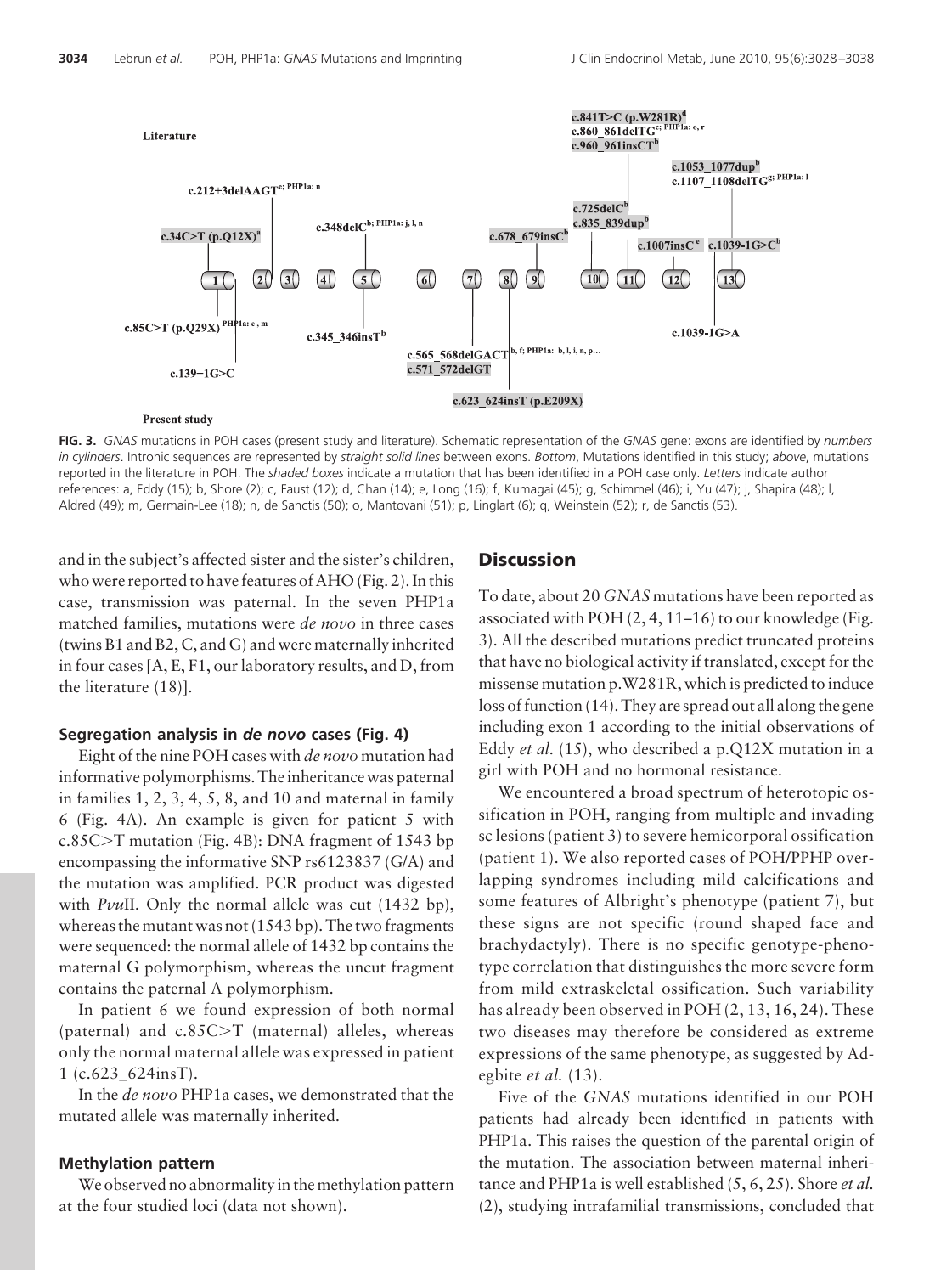

**FIG. 4.** Segregation analysis in *de novo* cases, identified *GNAS* mutation, and informative SNP associated. A, The genomic DNA from proband, including both familial informative SNP and the mutation, was amplified. PCR products were subcloned and 10–12 independent clones were studied by sequencing in each case. Results of sequencing focusing on the locus of GNAS mutation and the informative SNP associated are shown in *dotted rectangles*. The mutation is indicated above the proband, and the specific SNPs are listed for each family. *Squares* and *circles* denote male and female family members, respectively. *Solid symbols* indicate members with POH, and *symbols with N and Mut.*, respectively, normal and mutated GNAS allele. B, Segregation analysis in patient 5: after amplication, PCR product was digested with *Pvu*II and the fragments were separated on gel electrophoresis. The two fragments were extracted from the gel and sequenced. Parts of sequencing electrophoregrams are represented. The G-A polymorphism is shown in *black square*. M, One-kilobase ladder; P5, patient; C, control.

the inheritance of POH was paternal. In the present study, we have clearly demonstrated that in patients with *de novo* mutations, POH is due to inactivating *GNAS* mutations localized on the paternal allele. We compared the ossification process, hormonal resistance, and  $G\alpha s$  bioactivity in patients with the same mutation by matching POH/ PHP1a cases (Table 1). Ossifications were observed in all cases but are more severe in patients in whom the origin of the mutation is paternal. The possibility remains that recruitment for this study was biased because only the most severe forms of ossification are diagnosed. Indeed, in patient 6, the first diagnosis was POH because of widespread sc ossifications, but further studies clearly demonstrated hormonal resistance and features of AHO and the final diagnosis was POH-like PHP1a. This patient was therefore included as a PHP1a patient for analyses and discussion. Similar cases have already been described in the literature (13, 15, 24, 26–28).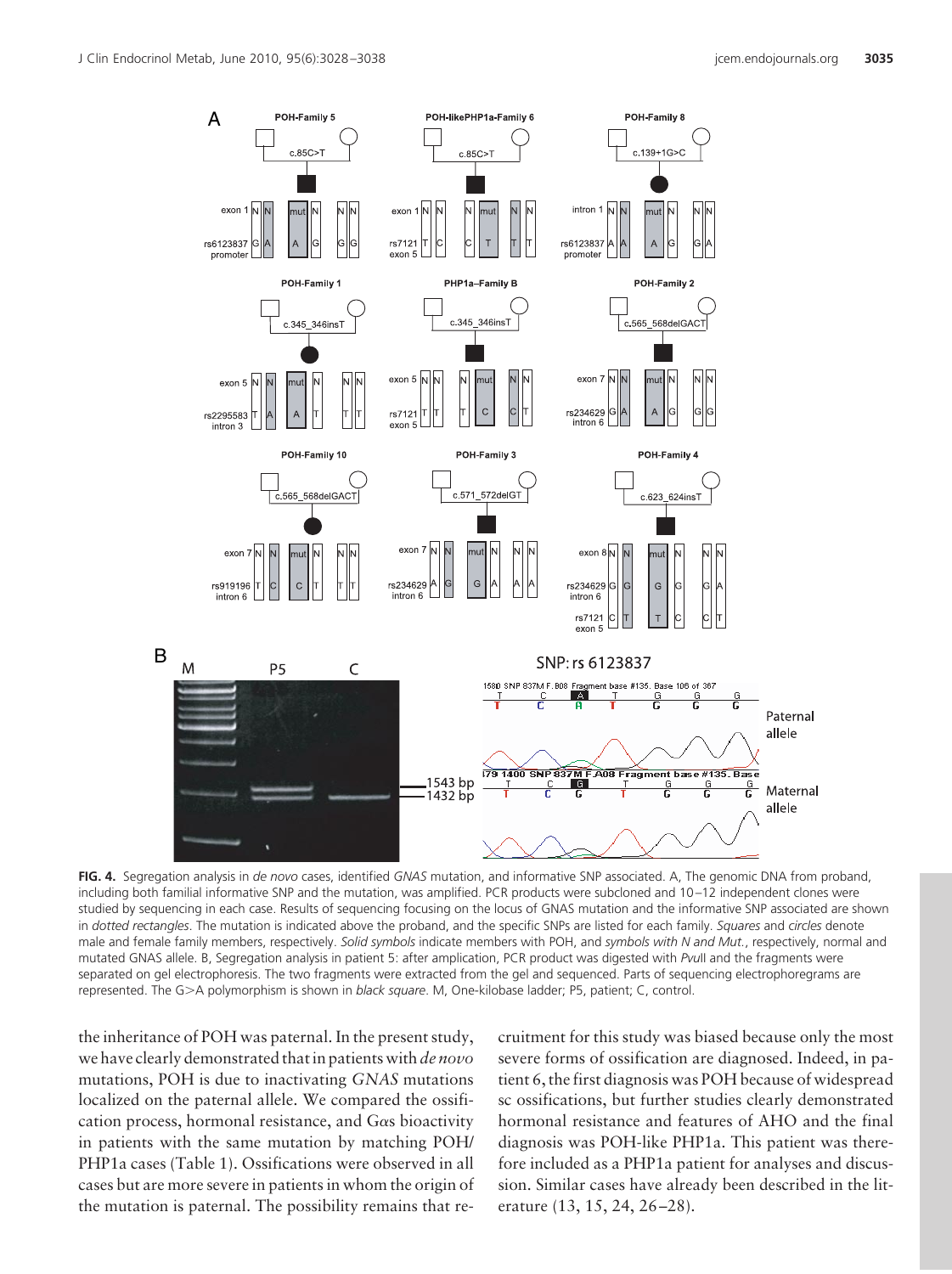$Gs\alpha$ -dependent processes appear to be involved in the development of mineral deposition, which may not necessarily be linked to alterations in calcium and phosphate metabolism. Lietman *et al.* (29) links the reduction of G $\alpha$ s subunit expression to osteogenic differentiation of mesenchymal stem cells and shows that reduced expression of  $G\alpha s$  can induce an osteoblast-like phenotype as a result of the increased activity of runt-related transcription factor-2 (Runx2, an osteoblast-specific transcription factor). Mantovani *et al.* (30) provided evidence for the absence of  $Gs\alpha$  imprinting in human bone and suggested that osteodystrophy in PHP1a and PPHP is due to  $Gs\alpha$  haplo-insufficiency in bone.

The mutations in patients 5, 6, 9, and possibly 8 are all Gs specific, whereas the others affect also XLs expressed from the paternal allele.

In exon 1, the p.Q29X mutation was associated with the following phenotypes: PHP1a (16, 18), PHP1a-POH like (patient 6) when maternally inherited, PPHP (16), or POH (patients 5 and 9) when paternally inherited. In transgenic mice with disruption of exon 1, there is no evidence of heterotopic ossification at 3 months (31), whereas extensive but sc ossifications were evidenced at 12 months with no difference in mice for a maternally or paternally inherited mutation (32). Skeletal abnormalities, skin calcifications, and extraskeletal ossification were also observed in  $rCre-Gs\alpha$  mice with homozygous (two alleles) restricted Gs $\alpha$  deletion in exon 1 (33).

The expression of the mutant *GNAS* or other imprinted transcripts from the *GNAS* locus and their mutated protein products or lack thereof could have an impact on the progress of the disease. However, this hypothesis is unlikely because previous studies have shown that mutant *GNAS* are seldom expressed (2). Epigenetic defects at the GNAS locus thatcould account for the asymmetric allelicexpressionofGs as discussed by Michienzi *et al.* (34) in McCune-Albright syndrome are not identified in this study. The potential impact of an additional mutation in ectopic ossified tissue and the role of a modifier gene, unknown epigenetic modifications, or environmental factors have yet to be explored.

We have also shown that the same *GNAS* mutation can induce different levels of reduction in Gs activity, depending on whether the mutation is on the maternal or paternal allele (59  $\pm$  2 and 80  $\pm$  3%, respectively, *P* < 0.001, Fig. 5). A possible hypothesis is that POH cases with the highest Gs activity reflect the limitations of the erythrocyte complementation assay used (20, 35). A bias from the fact that adult reference values are used, whereas the subjects are evaluated during early childhood and so do not take into account a potential down-regulation as has been found in mice during the second half of the postnatal period (36) cannot be excluded. Another possibility is that in some tissues such as erythrocytes,  $X$ L $\alpha$ s has an inhibitory



**FIG. 5.** GS bioactivity according to the parental origin of the mutation. The biological activity of  $G \alpha s$  protein (Gs bioactivity) was quantitatively evaluated in erythrocytes following the procedure described by Marguet *et al.* (20). Results were expressed in percentage of activity of normal adult controls. Raw data and mean  $\pm$  sEM are displayed. Normal values are represented by a *gray rectangle*.

or interfering role in cAMP signaling as found in mice brown adipocytes (37), a role that is lost in patients in whom the  $X$ L $\alpha$ s mutation is paternally inherited. In contrast, Bastepe *et al.* (38) and Linglart *et al.* (39) demonstrated a cAMP stimulating activity of this protein in another cell type. The possibility of tissue-specific  $G\alpha s$ imprinting in the erythroblasts should also be considered.

Despite a follow-up of several years in two cases (patients 5 and 9), we found that only a small subset of patients with POH shared multiple features with AHO patients, as observed previously (13–15). The fact that Gs activity is subnormal in POH patients could explain why these patients have clinical findings of AHO that are limited to short stature and/or brachymetacarpia.

In this study we clearly demonstrated that severe IUGR is a property of the phenotype, regardless of which mutation is found (14, 15). Of the eight patients for whom this data are available, the observed rate (100%) of IUGR is significantly higher than what would be expected by chance (0.24%). Similar findings have been reported in patients with paternal deletion that include the *GNAS* locus (40). It has been hypothesized from mice models  $(37, 41)$  that loss of XL $\alpha$ s is the main cause of IUGR. However, patients with specific exon 1 G $\alpha$ s mutations (patients 5, 6, 9) are reported with IUGR. We were unable to give additional birth biometric data in PHP1A patients to know whether IUGR is also associated with the presence of ossification.

Finally, our human case study is unable to distinguish between  $X$ L $\alpha$ s functions and paternal haploinsufficiency of G $\alpha$ s, which suggests that in humans, loss of XL $\alpha$ s is not dominant over the simultaneous loss of  $G\alpha s$  derived from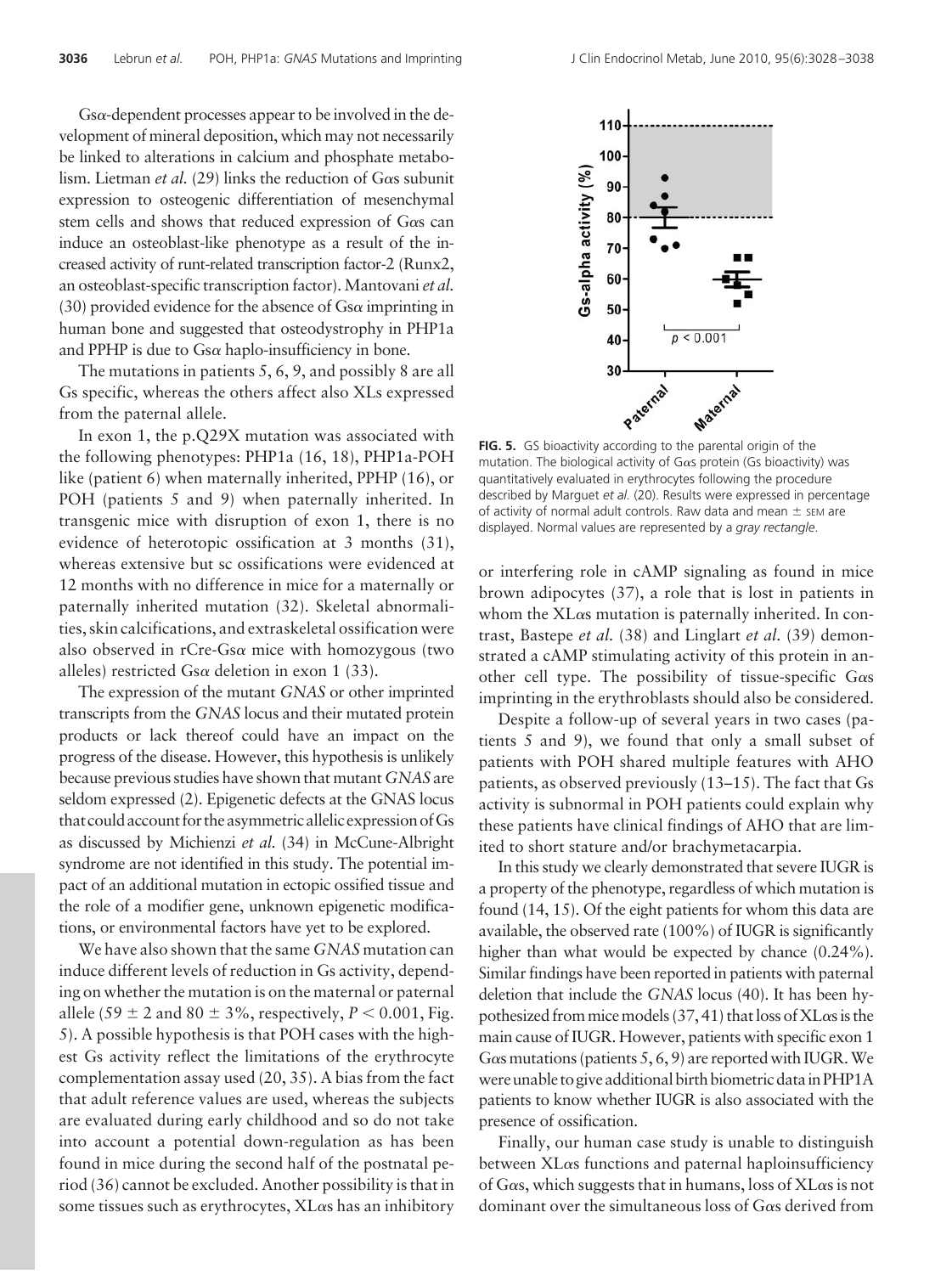the paternal allele. The key is perhaps neither  $G\alpha s$  nor  $X$ L $\alpha$ s but their impact on other potential contributing genes. The data do nevertheless support further investigation of PPHP for postnatal symptoms insofar as this is feasible and the availability of records allows.

Cases of paternal familial transmission have been reported (2, 42, 43) for POH. For patients who show features of an ambiguous phenotype (extensive and invading ossifications characteristic of POH, associated with features of AHO and PTH resistance), determining the inheritance pattern, in particular in *de novo* cases, is helpful in establishing a more accurate diagnosis and preventing hypocalcemia and hypothyroidism. However, clinical heterogeneity makes genetic counseling extremely delicate, especially in cases of paternal inheritance, which can lead to either a mild expression of the phenotype in PPHP or a severe one in POH. Lietman *et al.* (44) reported one case of preimplantation genetic diagnosis in the context of paternal transmission of a severe case of AHO.

In conclusion, our data have, for the first time, brought forward a human case study that can distinguish between GNAS mutation on paternal or maternal allele. The loss of Gas leads to ossification process because they can result from mutations on the maternal or paternal allele. Loss of paternally expressed  $X$ L $\alpha$ s as well as G $\alpha$ s is associated with severe IUGR. Finally, we reported on a few clinical signs of AHO in POH in which erythrocyte Gs activity is higher than in PHP1a. This intriguing result requires further investigation, in particular to explore the effects of  $X$ L $\alpha$ s on cAMP signaling in imprinted tissues.

# **Acknowledgments**

We express our sincere thanks to the staff of all units involved in this study. In particular, we thank the physicians who contributed to collect DNA samples and clinical and laboratory data. We are indebted to the following for their help in the present study: Dr. J.P. Basuyau Laboratory of Clinical Biology and Radioanalysis, Henri Becquerel Center, Rouen; Professor H. Muller (Department of Medical Genetics, Basel University, Basel, Switzerland); Dr. C. Morisot (Shaffner Hospital, Lens); Professor S. Manouvrier (Department of Clinical Genetics, University Hospital Jeanne de Flandre, Lille); Professor J.L. Kuntz and Professor J. Sibilla (Rheumatology, University Hospital Strasbourg). We are grateful to A. Linglart for her very stimulating discussions. We also thank the staff of the Laboratory of Molecular Biology of Centre Hospitalier Universitaire of Caen. Furthermore, we are grateful to M. Pinchassoff (University of Caen) for correction of the English text.

Address all correspondence and requests for reprints to: M.L. Kottler, Centre Hospitalier Universitaire Clemenceau, Département Génétique et Reproduction, Génétique Moléculaire, 14033 Caen cedex, France. E-mail: kottler-ml@chu-caen.fr.

This work was supported by Grant PHRC 05/011 from the Clinical Research Direction of Caen (to M.L.K.).

Disclosure Summary: The authors have nothing to disclose.

# **References**

- 1. **Kaplan FS, Craver R, MacEwen GD, Gannon FH, Finkel G, Hahn G, Tabas J, Gardner RJ, Zasloff MA** 1994 Progressive osseous heteroplasia: a distinct developmental disorder of heterotopic ossification. Two new case reports and follow-up of three previously reported cases. J Bone Joint Surg Am 76:425– 436
- 2. **Shore EM, Ahn J, Jan de Beur S, Li M, Xu M, Gardner RJ, Zasloff MA, Whyte MP, Levine MA, Kaplan FS** 2002 Paternally inherited inactivating mutations of the GNAS1 gene in progressive osseous heteroplasia. N Engl J Med 346:99 –106
- 3. **Hayward BE, Moran V, Strain L, Bonthron DT** 1998 Bidirectional imprinting of a single gene: GNAS1 encodes maternally, paternally, and biallelically derived proteins. Proc Natl Acad Sci USA 95: 15475–15480
- 4. **Jüppner H** 2002 The genetic basis of progressive osseous heteroplasia. N Engl J Med 346:128 –130
- 5. **Weinstein LS, Yu S, Warner DR, Liu J** 2001 Endocrine manifestations of stimulatory G protein  $\alpha$ -subunit mutations and the role of genomic imprinting. Endocr Rev 22:675–705
- 6. **Linglart A, Carel JC, Garabe´dian M, Le´ T, Mallet E, Kottler ML** 2002 GNAS1 lesions in pseudohypoparathyroidism Ia and Ic: genotype phenotype relationship and evidence of the maternal transmission of the hormonal resistance. J Clin Endocrinol Metab 87:189-197
- 7. **Yu S, Yu D, Lee E, Eckhaus M, Lee R, Corria Z, Accili D, Westphal H, Weinstein LS** 1998 Variable and tissue-specific hormone resistance in heterotrimeric Gs protein  $\alpha$ -subunit (Gs $\alpha$ ) knockout mice is due to tissue-specific imprinting of the gs $\alpha$  gene. Proc Natl Acad Sci USA 95:8715– 8720
- 8. **Hayward BE, Barlier A, Korbonits M, Grossman AB, Jacquet P, Enjalbert A, Bonthron DT** 2001 Imprinting of the  $G(s)\alpha$  gene GNAS1 in the pathogenesis of acromegaly. J Clin Invest 107:R31–R36
- 9. **Germain-Lee EL, Ding CL, Deng Z, Crane JL, Saji M, Ringel MD,** Levine MA 2002 Paternal imprinting of  $G\alpha$  (s) in the human thyroid as the basis of TSH resistance in pseudohypoparathyroidism type 1a. Biochem Biophys Res Commun 296:67–72
- 10. **Mantovani G, Ballare E, Giammona E, Beck-Peccoz P, Spada A**  $2002$  The Gs $\alpha$  gene: predominant maternal origin of transcription in human thyroid gland and gonads. J Clin Endocrinol Metab 87: 4736 – 4740
- 11. **Ahmed SF, Barr DG, Bonthron DT** 2002 GNAS1 mutations and progressive osseous heteroplasia. N Engl J Med 346:1669 –1671
- 12. **Faust RA, Shore EM, Stevens CE, XuM, Shah S, Phillips CD, Kaplan FS** 2003 Progressive osseous heteroplasia in the face of a child. Am J Med Genet A 118A:71–75
- 13. **Adegbite NS, Xu M, Kaplan FS, Shore EM, Pignolo RJ** 2008 Diagnostic and mutational spectrum of progressive osseous heteroplasia (POH) and other forms of GNAS-based heterotopic ossification. Am J Med Genet A 146A:1788 –1796
- 14. **Chan I, Hamada T, Hardman C, McGrath JA, Child FJ** 2004 Progressive osseous heteroplasia resulting from a new mutation in the GNAS1 gene. Clin Exp Dermatol 29:77– 80
- 15. **EddyMC, Jan De Beur SM, Yandow SM,McAlisterWH, Shore EM, Kaplan FS, Whyte MP, Levine MA** 2000 Deficiency of the  $\alpha$ -subunit of the stimulatory G protein and severe extraskeletal ossification. J Bone Miner Res 15:2074 –2083
- 16. **Long DN, McGuire S, Levine MA, Weinstein LS, Germain-Lee EL** 2007 Body mass index differences in pseudohypoparathyroidism type 1a versus pseudopseudohypoparathyroidism may implicate paternal imprinting of  $Ga(s)$  in the development of human obesity. J Clin Endocrinol Metab 92:1073–1079